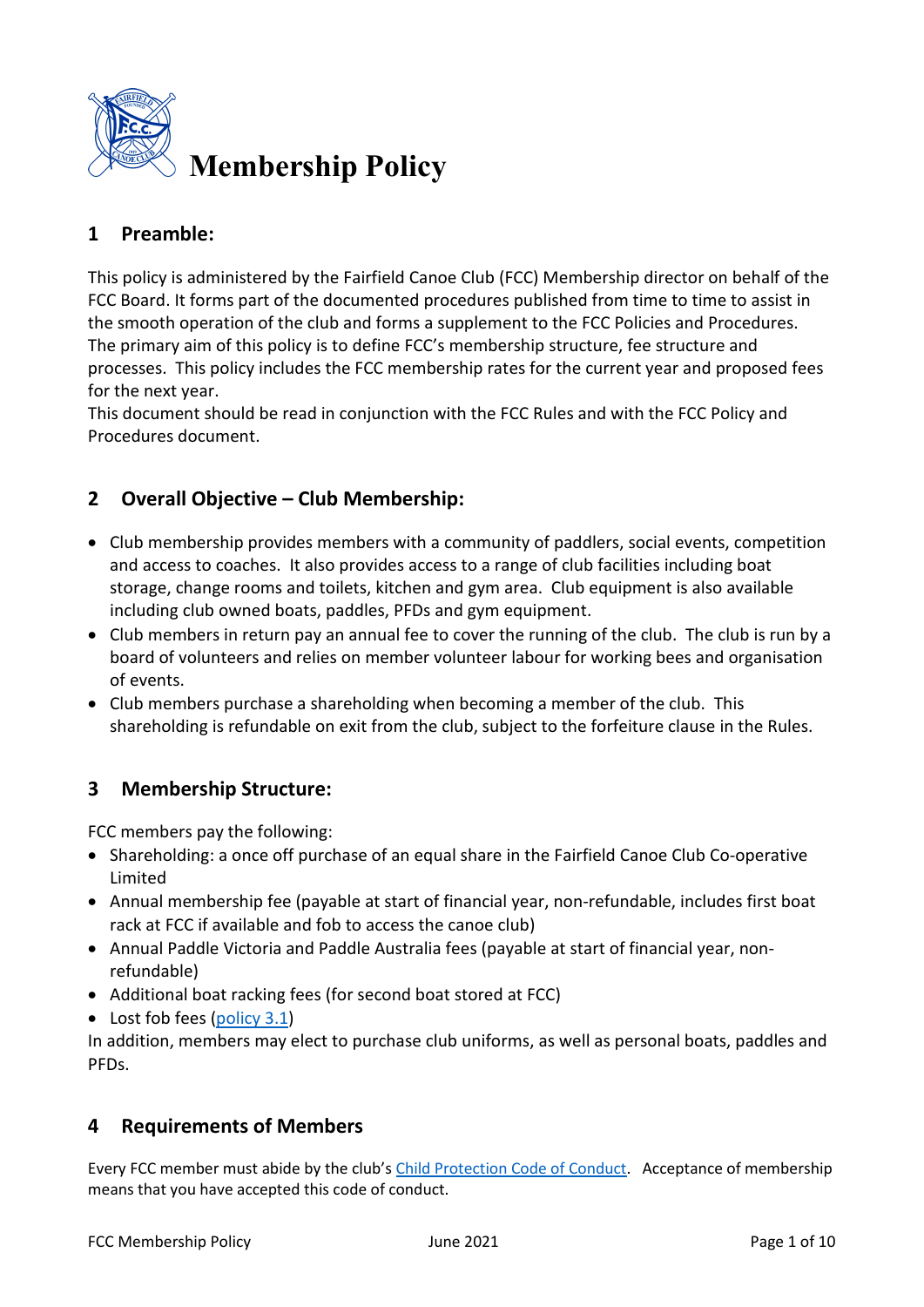When paying membership through the JustGo database, members are automatically agreeing to the FCC waiver as follows:

- I understand that participation in the activities of the Fairfield Canoe Club Co-operative Ltd carries with it an inherent risk of physical injury, including serious injury such as permanent disability, paralysis and even death. In consideration of being allowed to participate in the activities of the club, which includes training for and competing in races, I hereby agree to release and hold harmless the Fairfield Canoe Club Co-operative Ltd in the event of my injury.
- I have read and fully understood this waiver and agree to release the Fairfield Canoe Club Co-operative Ltd from liability for any injury or other losses I incur, including the Club's acts of negligence to the fullest extent permitted by the law.

Parents paying membership for children also agree to the following FCC waiver:

- I consent to my child/dependent participating in the activities of the Fairfield Canoe Club Co-operative Ltd. I acknowledge that participation in the activities of the Fairfield Canoe Club Co-operative Ltd can be inherently dangerous and that serious accidents can happen which may result in my child/dependent being injured, including serious injury such as permanent disability, paralysis and even death.

## **5 New Member Process (section 7 of [FCC rules\)](https://fairfieldcanoeclub.org.au/rules_constitution)**

When joining FCC for the first time, a prospective member needs to:

- 1) Familiarise themselves with the club. Normally, this is done by meeting with a director at the club, often at one of our Sunday morning "Director on Duty" sessions. As noted below, this is an important opportunity for one of our directors to meet the prospective member as well.
- 2) Create an account in the JustGo database and link their profile with FCC . Refer to the JustGo "how to" guides linked from the FCC "Join" webpage.
- 3) Purchase the relevant club membership (full, concession, junior, family etc.) which also automatically adds relevant Paddle Victoria/Australia membership.
- 4) Purchase a club shareholding.
- 5) Pay for the membership and shareholding
- 6) Receive a key or fob from an FCC board member
- 7) The new member's application now routes to the FCC board for approval. Normally, one or more board members will have met the applicant during the familiarisation process and as a result will be able to vouch for the applicant. If a new member has applied for membership online without physically meeting a board member, the membership will remain provisional until the member has met with and been vouched for by a board member.
- 8) If the member's application is approved the board shall notify the new member in writing.
- 9) Should the board reject a membership application, the board shall notify the applicant in writing and refund all monies paid as part of the application. No reason for rejection is required.
- 10) Once approved, members can apply for boat racks and have full access to the club house, club boats and facilities.
- 11) New members are expected to attend a beginner's course or an orientation session before using club equipment.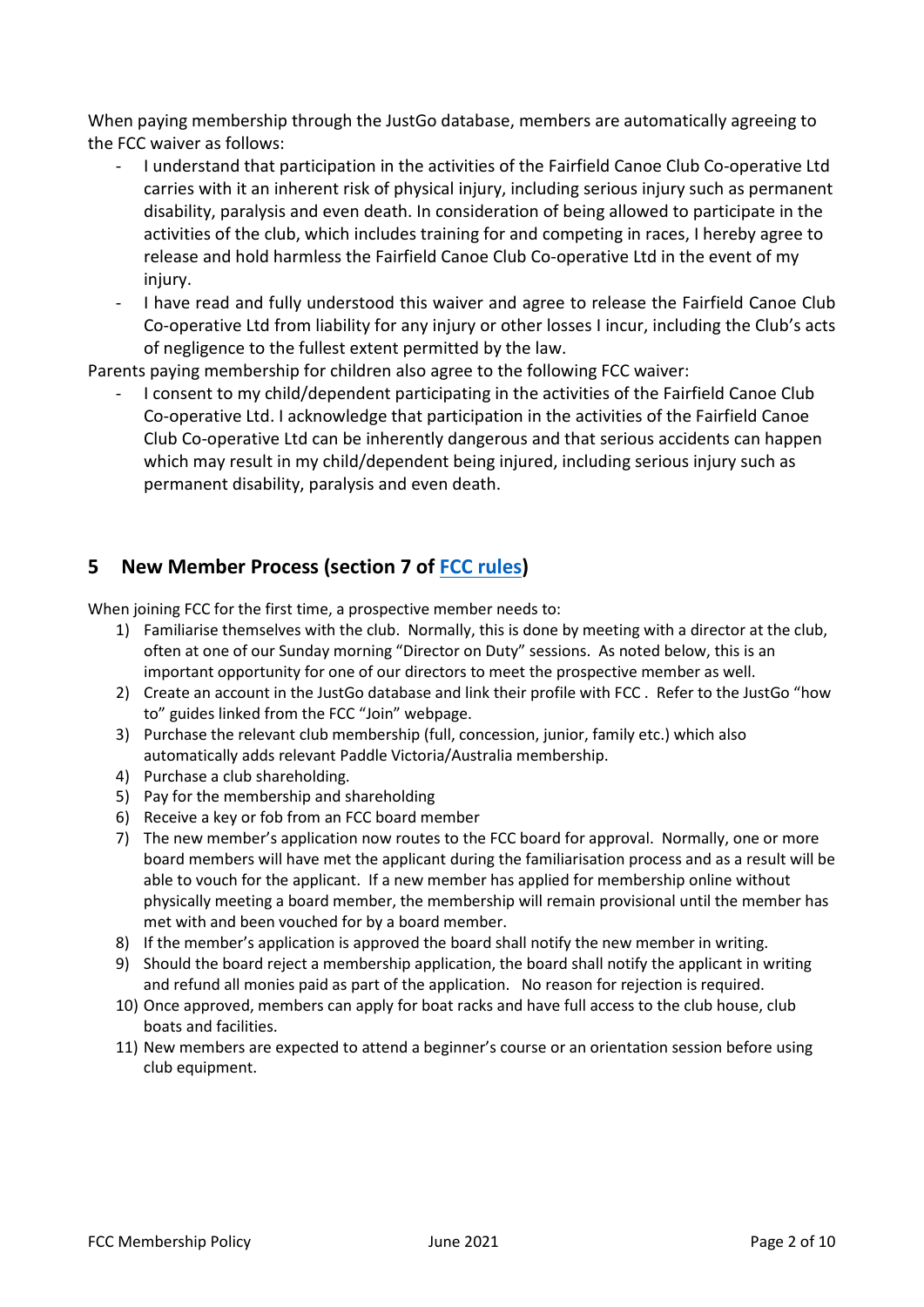# **6 Shareholding:**

FCC's Shareholding forms the capital base of the club. Generally, the club holds term deposits at the club's bank to an equivalent value of the total of shareholding funds. This enables the club to maintain sufficient funds to deal with a significant unplanned maintenance event and to have sufficient funds to repay the shareholding of departing members.

A shareholding is purchased on entry to the club and is refundable on exit from the club. One shareholding is required per adult (over 18) member. If a child (under 18) joins without an accompanying adult member then the first child of a family needs to purchase a shareholding. Any number of accompanying children under 18 – living at the same address and in the same family – can join under the one shareholding.

The shareholding is usually paid as a lump sum. An instalment option is also available through the JustGo database, where it is paid over 3 years.

One FCC shareholding is 300 shares of nominal value \$2.00 each, paid as to 75% per th[e club rules](https://fairfieldcanoeclub.org.au/rules_constitution) – Rule 16. This means that the value of each shareholding is \$450. While a shareholding may be purchased in instalments, the shares are allotted to the member on payment of the first instalment.

Members may purchase up to two additional shareholdings (300 shares) each, however these do not carry additional voting rights.

Per Rule 17, the club may "call" on members to pay the remaining 25% value of their shares at any time should the club require additional capital, then "call" on further amounts beyond this if needed.

When leaving the club, members can request a refund of their shareholding by emailing their bank account details to the club membership officer. No interest accrues or is payable on shareholding.

Club members who fail to pay the annual membership fee for three years must be declared cancelled by the board (Rule 21). The club must attempt communications with a member requesting membership payment and offering return of the shareholding fee to the member. If a member fails to respond to such communication, then after not paying fees for three years and not responding to communication, their shareholding becomes forfeit to the club.

## **7 Annual Membership Fee:**

The annual membership fee covers the ongoing costs of running the club including cleaning, consumables such as tea and coffee, BBQ gas, costs of running working bees, costs associated with club maintenance and boat maintenance including gradual purchase of replacement club boats.

The annual membership fee, once paid, is non-refundable.

The annual membership fee is payable annually at the start of each financial year. On renewal, members are provided with access to the club via the electronic locking system for the new financial year.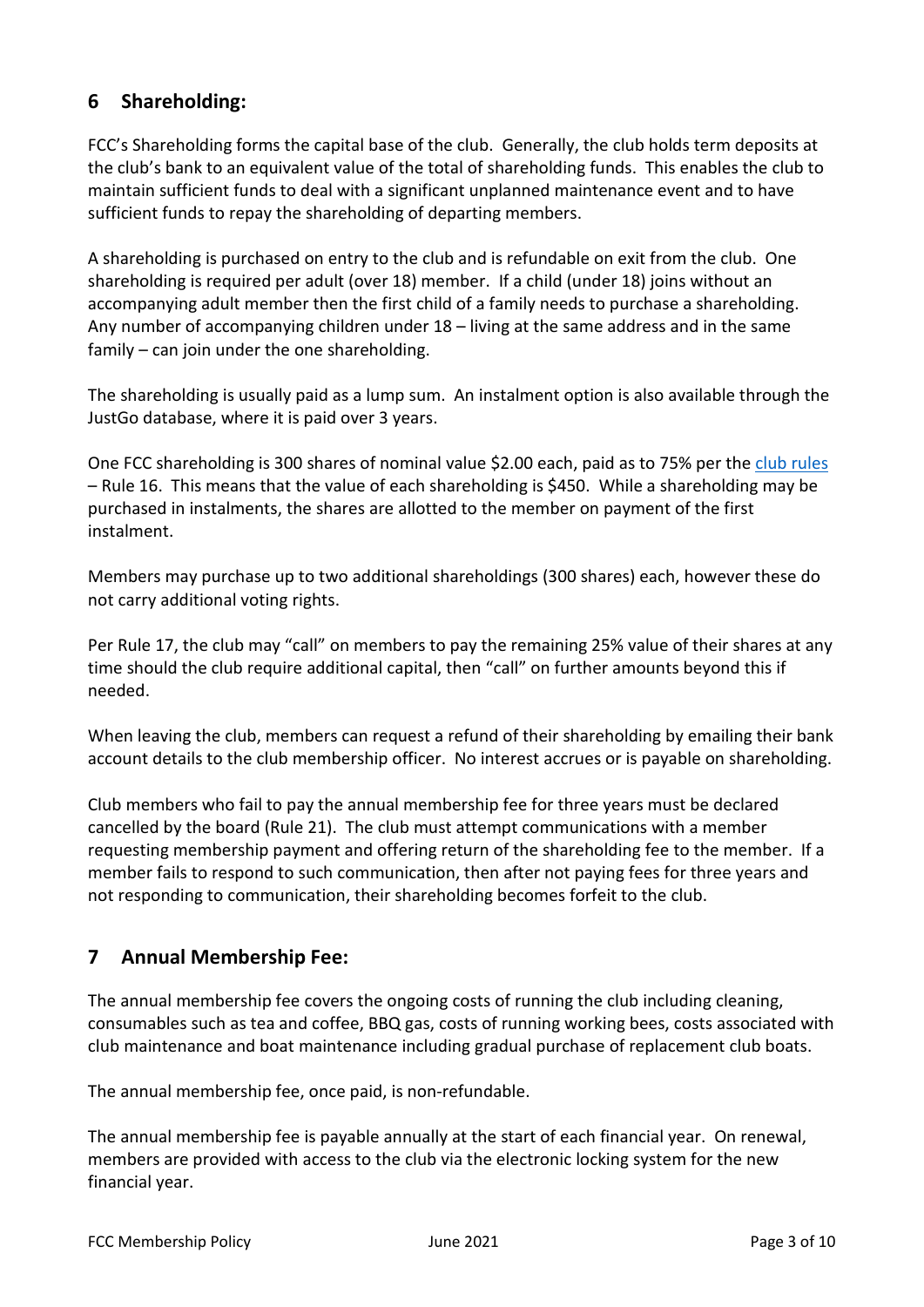A member who does not pay their membership at the start of the financial year is considered "non-financial" and needs to pay / renew membership to have their fob re-activated. Any boats stored at the club by non-financial members must be removed by 1st September or they may be used / sold by FCC and / or moved to higher racks per [FCC policy 4.10.](https://fairfieldcanoeclub.org.au/policies_procedures) Boats left at the club by non-financial members – even if in high racks – for more than one year may not be retrieved without racking fees being paid for any intervening years.

Two "discounts" on the annual membership fee are available: concession discount and family discount. Junior members also pay a reduced rate.

If a new member joins part way through a financial year, pro-rata membership fees apply. Pro rata fees apply during the first part year of membership only – they are *never* applicable for existing or lapsed members.

### **Voting at FCC General Meetings**

Voting at FCC's general meetings, and nomination for FCC's board of management, is restricted to current members. This means that in order to vote you must have:

- Paid your annual membership fee for the current year.
- Purchased a shareholding and have it registered in your name. This includes partly paid shareholdings.

Life members who do not have to pay an annual membership fee are deemed to have paid their membership fee.

Child members under 18 years of age are not permitted to vote unless they hold a shareholding registered in their own name (junior membership).

### **Family Memberships:**

FCC strongly supports families joining the club. To encourage this, children joining together ("dependent") with an adult member or fully paid junior member from the same family are substantially discounted:

- No additional shareholding is required for children U18 beyond the family's first shareholding
- Child memberships combined with an adult membership or junior membership are at a substantially reduced rate, with the first child associated with each adult or junior membership being "free" and additional children typically at half the junior rate
- At first renewal after a child member's  $18<sup>th</sup>$  birthday, the child needs to join as an adult member hence a shareholding needs to be purchased.
- Child memberships associated with an adult or junior membership have no voting rights.

Note that at this stage, JustGo's family membership does not "pro-rata" new family memberships properly. If a new family membership to which a pro rata discount should be applied occurs, a refund of the relevant amount will be provided to the new member's bank account after membership has been paid and approved.

#### **Concession Memberships:**

Concession membership fees are available to seniors, to full time students and to people holding a current and valid concession card. A seniors card, student card or concession card must be shown to a director to receive concession membership. In practice, the member "ticks" the concession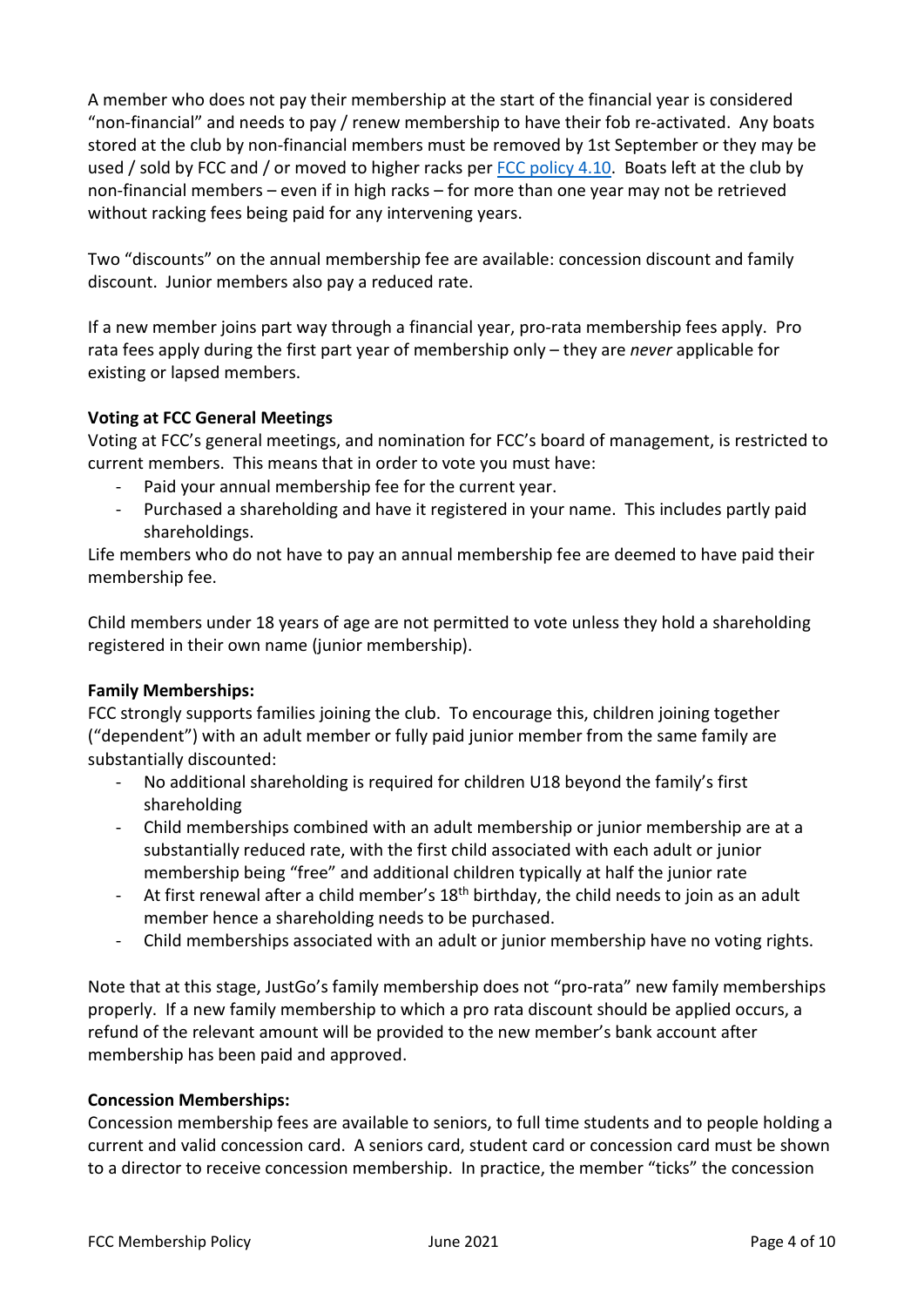membership box in JustGo then receives the concession discount in JustGo at checkout, then must show evidence of concession to a club director when renewing / picking up club fob.

Concession membership fees are typically half adult membership fees.

Concession members need to purchase a shareholding and are eligible to vote.

#### **Junior memberships:**

Junior membership fees are for U18 members joining without an associated adult member.

Junior members without an associated adult membership need to purchase a shareholding and are eligible to vote.

#### **Life Memberships**

Life membership [\(policy 17\)](https://fairfieldcanoeclub.org.au/policies_procedures) exempts a member from the requirement to pay FCC's annual membership fees. Shareholding must still be current. Life members have voting rights equal to other full members.

#### **School Memberships:**

FCC recognises that schools offering an active paddling program often have students who paddle for one or two terms, then move on to other sports. Schools are able to join the club to enable them to access the club's facilities for training and participating in club events. The school is to abide by the same membership rules and fees as all other member categories covered by this policy - they need pay for shareholding and annual membership.

In addition to the club's standard membership requirements, schools have the ability to:

- change squad members and teachers during the year under the same membership and are not required to take out additional memberships
- team members must be managed in a separate category in JustGo (FCC student membership) to distinguish them from other junior members
- pay PV/PA fees directly to PV for all team members
- must have at least 1 Adult membership for every 10 junior (student) memberships to supervise the students, and
- must schedule training times to prevent clashes with other schools and club training sessions.

School memberships do not provide voting rights at the FCC AGM.

School memberships are described in detail in section 10 of this policy.

#### **Pro rata fees:**

When new members join FCC, a portion of the annual fee may be reduced based on the amount of time left in the financial year at the time of joining (pro-rata). This pro-rata is ONLY applicable to new members. Existing members who elect to pay their renewal late still need to pay the full year's fees.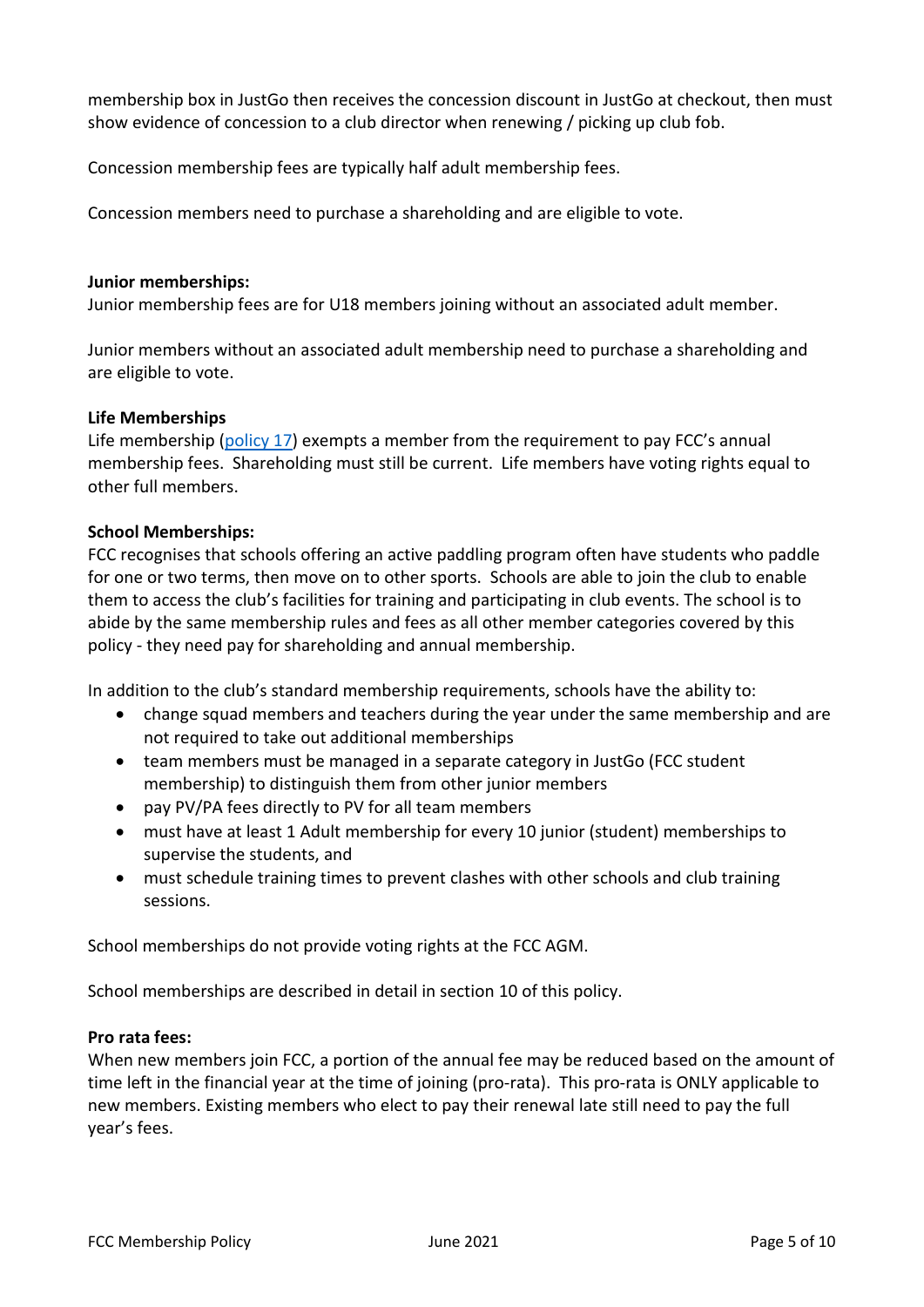## **8 Paddle Australia/ Paddle Victoria Fees:**

All FCC members are also required to join Paddle Australia/Paddle Victoria. Membership and fees are automatically added in the JustGo database unless you are already a member through another canoe club.

Paddle Australia fees include personal accident and liability insurance as well as supporting development of paddling pathways, coach accreditation and competition/ elite athlete development.

Paddle Victoria fees include provision of state level equipment (boats, paddles), organising coaching courses and support of the discipline committee activities.

Paddle Australia/Victoria fees attract a 30% discount for families of 3 or more which include 1 or more children.

## **9 Boat Racking Fees:**

FCC membership includes storage of one boat at FCC, subject to a rack being available and noting that racking is limited and hence the rack waiting list period is often years long. Members are able to apply for a second rack, which is paid for at the time of renewing membership. Second rack fees are noted i[n FCC policy 4.8.](https://fairfieldcanoeclub.org.au/policies_procedures)

Any damage or loss occurring to member boats, paddles or PFDs stored at FCC is the responsibility of the member. FCC will not cover repair costs under any circumstances and does not insure member boats.

## **10 School Memberships**

The Fairfield Canoe Club accepts School memberships for a group of students from specific schools.

These memberships are nominal and are not attached to any particular named students. They are distinct from Junior memberships. The intention of this membership class is to allow schools flexibility as individual students join and leave the sport within the school year. Some conditions apply:

- Number of annual memberships shall be based on the expected average numbers of students attending the Club throughout both seasons (winter and summer).
- Where the average number of students attending the Club exceeds the membership level significantly, it is expected that the school will increase its membership numbers.
- A standard shareholding shall be paid for each nominal membership. The shareholding shall remain the property of the School, but shall not constitute a multiple shareholding as defined in the Club rules. No voting rights shall be attached to these shareholdings.
- Schools may apply for racks based on their number of memberships via the normal waiting list process. In general, racks will be allocated will be above level 3 only.
- Each student attending FCC under this scheme must also be a paid up member of Paddle Victoria and Paddle Australia – this means that the school must advise Paddle Victoria of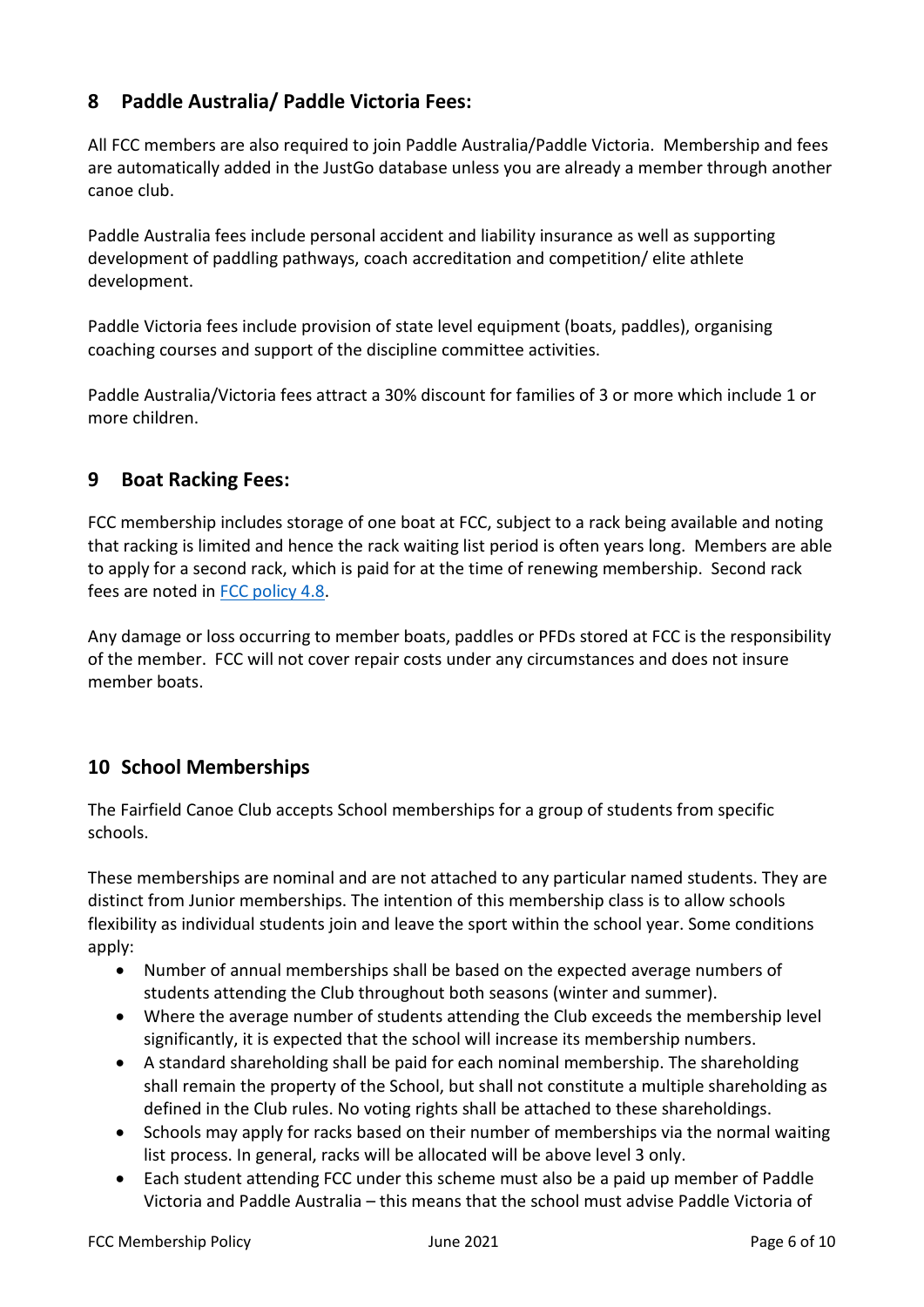each new student, by name, when they start paddling – preferably by updating the JustGo database directly. Schools shall maintain a list of all students paddling and the date on which PA/PV membership was paid for each student and shall provide a copy of this list to FCC Technical director/Coaching Coordinator at the start of each paddling season.

- FCC accepts no liability for any student, parent, teacher or school coach, while on FCC grounds or while participating in paddling activities. FCC accepts no liability for damage to school or student equipment while on FCC grounds or participating in paddling activities.
- The School shall indemnify each student under its standard sports indemnity policy and each teacher and coach under separate indemnity policy.
- Schools may be issued with Club fobs for use by adult representatives of the school (adult representatives being a proportion of the total memberships paid). It is expected that the School will take responsibility for security and use of these fobs.
- School members of FCC and teachers/coaches may only use Club intermediate fleet boats and paddles after being assessed as competent in carrying, exiting, entering and emptying boats by the School Paddling coach. They can only be used when suitable school boats are unavailable and on the understanding that full club members have priority. Club boats may be used for PV approved races offsite as long as they are booked out on the board in the clubhouse by the Thursday prior to the race following same process as applies to full club members.
- School Paddling Coaches shall maintain a list of students assessed as competent in using boats with dates of assessment.
- All students, prior to paddling using FCC equipment (paddles or boats) each year shall sign and date a form stating their understanding and agreement of a number of items required to ensure enjoyment of club equipment and environs by all club members. Such form should include as a minimum:
	- o That students will take particular care not to damage rudders, by carrying boats with two people where necessary
	- o That boats will enter and exit the water facing upstream in general
	- o That any damaged equipment will be reported immediately
	- o That all boats will be signed out using the FCC sign out sheets before use
	- o That students understand the legal requirement to wear a PFD at all times on the water
	- o That failure to abide by these requirements may result in forfeiture of that student's right to use club equipment for the remainder of the year
- It is expected that students will be instructed in use and care of Club boats before use. Any Club boat used must be signed out and in by school captain of boats or school adult representative, and damage reports must be filled in where any damage occurs.
- Schools need to obtain approval (on a pre-Season basis) from the Board, via the Technical Director or Coaching Coordinator, to hold training sessions on specific days and times to ensure that competition for limited club resources (including boats) is minimised. Training sessions cannot conflict with the Club training sessions from 10.30am to midday on Saturdays and Sundays.
- Schools may hire the Club trailer on application to the Board. For metropolitan and country events a charge of \$50 per day will be made for each hiring of the trailer.
- Schools' boats may also be carried on the Club trailer when the Club is taking the trailer to an event, for the same per boat charge as paid by other club members (typically \$5 to \$10 per boat depending on the distance). The per-boat charge is paid directly to the vehicle driver to cover fuel etc. It is the responsibility of the school paddlers to properly secure any boats to the trailer before travel (both directions) and to unload boats afterwards.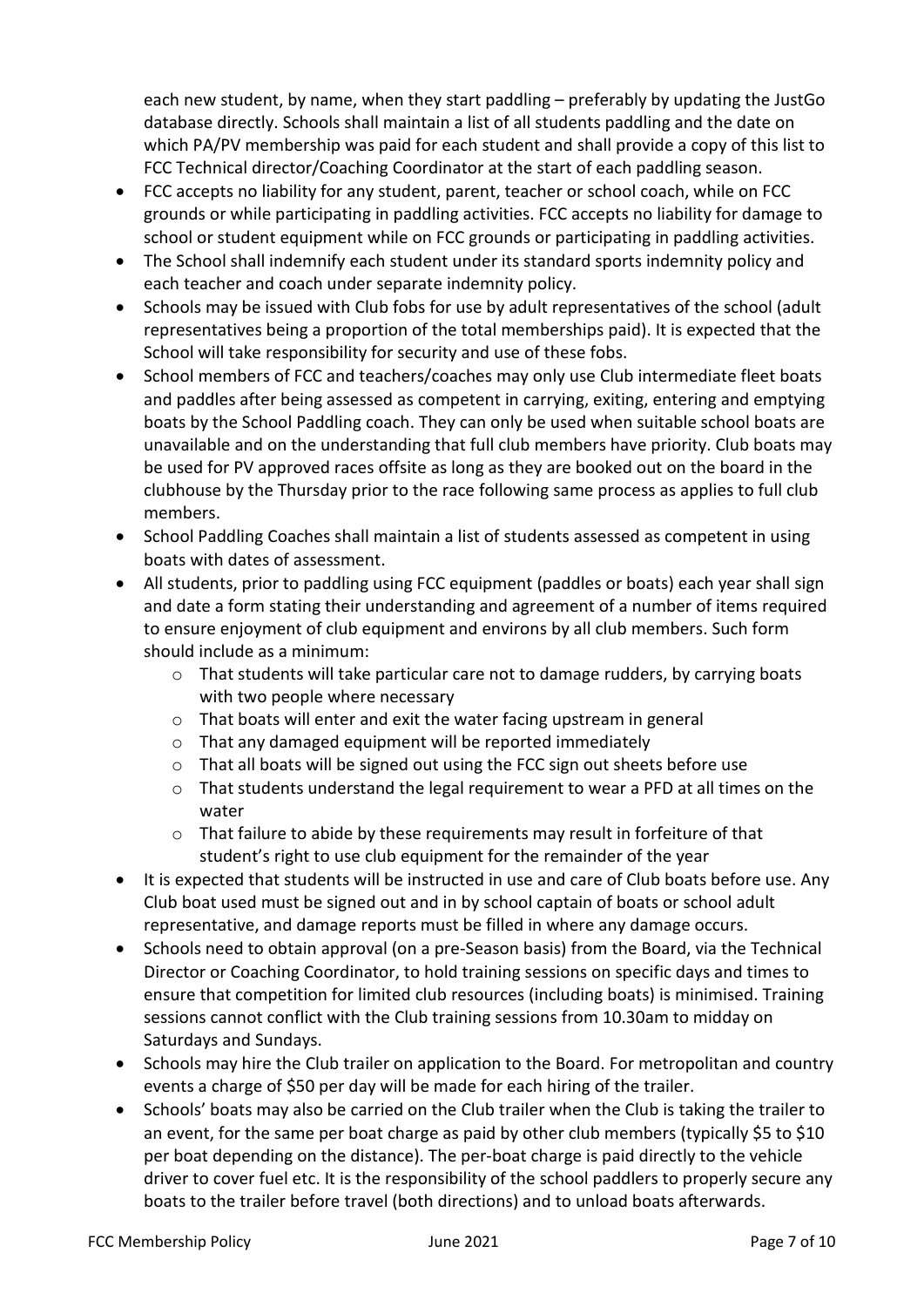Students are reminded that if an FCC driver transports students' boats (which may be club boats if approved) that the driver is not an employee of the school and is doing them a favour.

• School paddling leader shall meet with Board representative (Technical Director) at least once each paddling year to review issues and successes and to plan for the following year. This would normally occur in early February each year.

The above information is to be shared with the school paddling coordinators each year.

### **11 JustGo Database**

FCC uses the JustGo database as our register of members and shareholder registry. This enables FCC and Paddle Victoria/Paddle Australia memberships to be purchased and paid for together.

Refer to [Paddle Australia's Privacy Policy](https://paddle.org.au/wp-content/uploads/2020/01/20200129-Privacy-Policy.pdf) for information on privacy and storage of your information. This policy has been adopted as the FCC privacy policy (policy 21).

### **12 Duration statement**

This policy is effective from May 2022 and will be in place until it is revised.

### **13 Revision History**

May 2022 – second issue. Shareholding updated (clarification of interest), Go Membership changed to JustGo, updated annual fees

June 2021 – first issue

September 2020 – first draft

### **14 Fee Structure – Next Two Years**

The fee structure for the current financial year is shown below, together with draft fees for the following financial year. The draft fees for the following year have not yet been approved by the board and are provided for information only.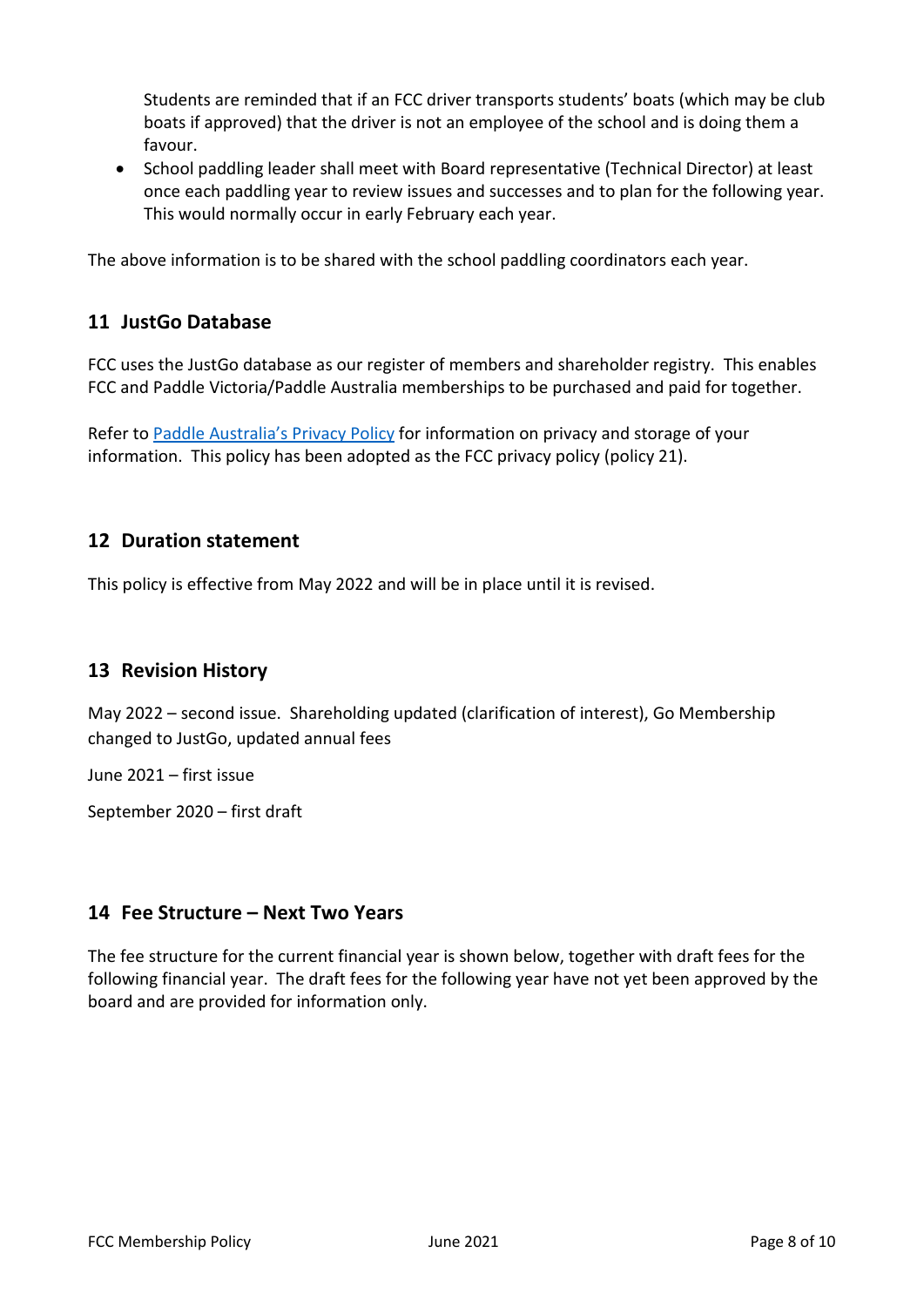# **Fairfield Canoe Club – Fee Structure 2022-23**

|                                                                                                               |                              | New members only - "pro rata" |                       |  |
|---------------------------------------------------------------------------------------------------------------|------------------------------|-------------------------------|-----------------------|--|
| Membership type:                                                                                              | <b>Annual from</b><br>1.7.22 | 6 mths from<br>1.1.23         | 3 mths from<br>1.4.23 |  |
| Standard adult                                                                                                | \$160                        | \$80                          | \$40                  |  |
| Junior (under 18 #)                                                                                           | \$80                         | \$40                          | \$30                  |  |
| Concession $##$                                                                                               | \$80                         | \$40                          | \$20                  |  |
| Dependent Children (under 18 #):                                                                              |                              |                               |                       |  |
| Not applicable                                                                                                | \$0                          | \$0                           | \$0                   |  |
| One dependent child                                                                                           | \$0                          | \$0                           | \$0                   |  |
| Two dependent children                                                                                        | \$40                         | \$20                          | \$10                  |  |
| Three dependent children                                                                                      | \$80                         | \$40                          | \$20                  |  |
| Four or more dependent children                                                                               | \$120                        | \$60                          | \$30                  |  |
| Private boats stored at club:                                                                                 |                              |                               |                       |  |
| (dependent on rack availability)                                                                              |                              |                               |                       |  |
| First boat                                                                                                    | \$0                          |                               |                       |  |
| Second boats stored in same rack as another<br>(Board approval required)                                      | \$50                         |                               |                       |  |
| Second boat on its own rack                                                                                   | \$100                        |                               |                       |  |
| <b>Shareholding:</b>                                                                                          | \$450*                       |                               |                       |  |
| Paddle Victoria - fees payable:                                                                               |                              |                               |                       |  |
| Adult                                                                                                         | \$95                         | \$47.50                       | \$47.50               |  |
| Junior                                                                                                        | \$45                         | \$22.50                       | \$22.50               |  |
| Paddle Vic Family discount 30%<br>- minimum 1 adults + 2 children<br>- maximum 2 adults + any dependent child | 30%<br>discount              | 30%<br>discount               | 30% discount          |  |

*\* Shareholding through JustGo provides an option for monthly instalments.* 

*# Ages @ 31/12/22*

*## Concession: must show evidence of full time student, health care card or seniors' card when picking up fob and at annual renewal* 

*Lost key/fob fee: \$25*